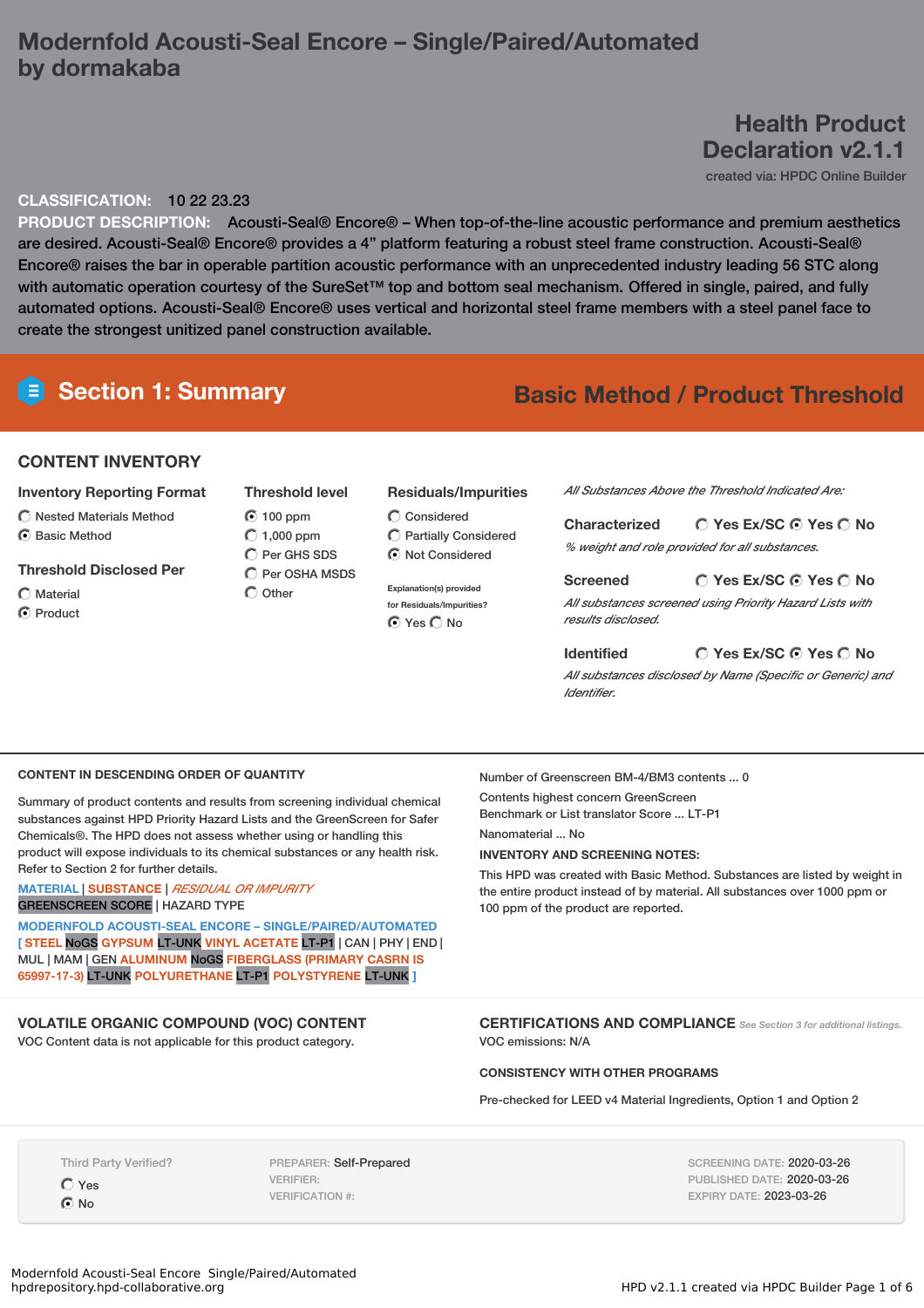This section lists contents in a product based on specific threshold(s) and reports detailed health information including hazards. This *HPD uses the inventory method indicated above, which is one of three possible methods:*

- *Basic Inventory method with Product-level threshold.*
- *Nested Material Inventory method with Product-level threshold*
- *Nested Material Inventory method with individual Material-level thresholds*

Definitions and requirements for the three inventory methods and requirements for each data field can be found in the HPD Open *Standard version 2.1.1, available on the HPDC website at: [www.hpd-collaborative.org/hpd-2-1-1-standard](https://www.hpd-collaborative.org/hpd-2-1-1-standard)*

## **MODERNFOLD ACOUSTI-SEAL ENCORE – SINGLE/PAIRED/AUTOMATED**

PRODUCT THRESHOLD: 100 ppm

RESIDUALS AND IMPURITIES NOTES: No residuals or impurities are expected in these materials at or above the inventory threshold.

OTHER PRODUCT NOTES: -

| <b>STEEL</b>         |                                                                |                    |                    |                 |                                   | ID: 12597-69-2                                                                                                                                   |
|----------------------|----------------------------------------------------------------|--------------------|--------------------|-----------------|-----------------------------------|--------------------------------------------------------------------------------------------------------------------------------------------------|
|                      | HAZARD SCREENING METHOD: Pharos Chemical and Materials Library |                    |                    |                 | HAZARD SCREENING DATE: 2020-03-26 |                                                                                                                                                  |
| %: 46.41 - 46.41     | GS: NoGS                                                       | RC:<br><b>Both</b> | NANO:<br><b>No</b> | assembly        |                                   | ROLE: Fasteners, bottom frame assembly, trolley<br>assembly, bottom trim, horizontal top/bottom<br>frame, vertical frame, astragal and drop seal |
| <b>HAZARD TYPE</b>   | <b>AGENCY AND LIST TITLES</b>                                  |                    |                    | WARNINGS        |                                   |                                                                                                                                                  |
| None found           |                                                                |                    |                    |                 |                                   | No warnings found on HPD Priority Hazard Lists                                                                                                   |
| SUBSTANCE NOTES: -   |                                                                |                    |                    |                 |                                   |                                                                                                                                                  |
|                      |                                                                |                    |                    |                 |                                   |                                                                                                                                                  |
| <b>GYPSUM</b>        |                                                                |                    |                    |                 |                                   | ID: 13397-24-5                                                                                                                                   |
|                      | HAZARD SCREENING METHOD: Pharos Chemical and Materials Library |                    |                    |                 | HAZARD SCREENING DATE: 2020-03-26 |                                                                                                                                                  |
| %: $36.90 - 36.90$   | GS: LT-UNK                                                     |                    | RC: None           |                 | NANO: No                          | ROLE: Skin and dampeners                                                                                                                         |
| <b>HAZARD TYPE</b>   | <b>AGENCY AND LIST TITLES</b>                                  |                    |                    | <b>WARNINGS</b> |                                   |                                                                                                                                                  |
| None found           |                                                                |                    |                    |                 |                                   | No warnings found on HPD Priority Hazard Lists                                                                                                   |
| SUBSTANCE NOTES: -   |                                                                |                    |                    |                 |                                   |                                                                                                                                                  |
|                      |                                                                |                    |                    |                 |                                   |                                                                                                                                                  |
| <b>VINYL ACETATE</b> |                                                                |                    |                    |                 |                                   | ID: 108-05-4                                                                                                                                     |
|                      | HAZARD SCREENING METHOD: Pharos Chemical and Materials Library |                    |                    |                 | HAZARD SCREENING DATE: 2020-03-26 |                                                                                                                                                  |
| %: $11.36 - 11.36$   | GS: LT-P1                                                      |                    | RC: None           |                 | NANO: No                          | ROLE: Covers and trim                                                                                                                            |
|                      |                                                                |                    |                    |                 |                                   |                                                                                                                                                  |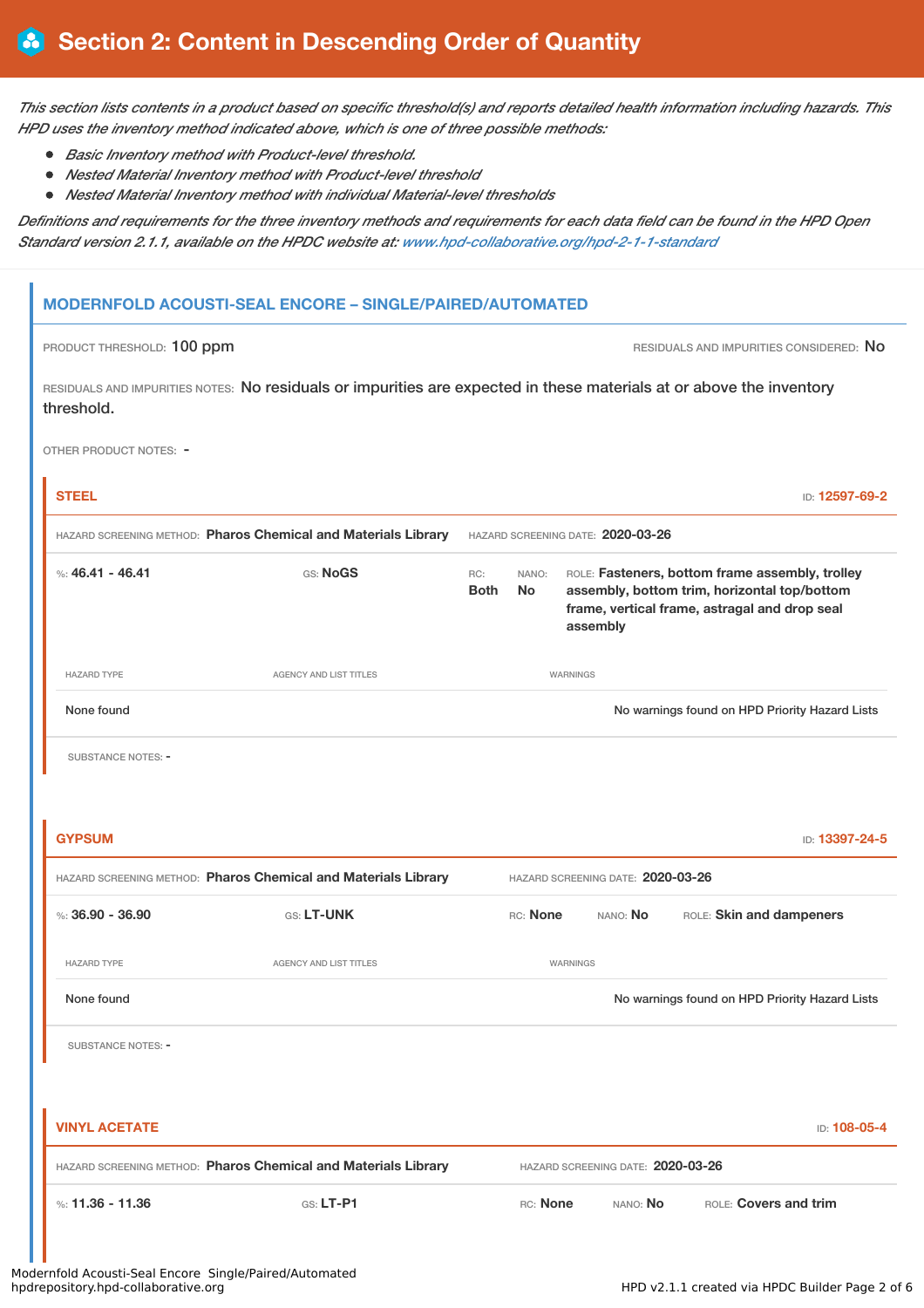| <b>HAZARD TYPE</b>         | <b>AGENCY AND LIST TITLES</b>                    | WARNINGS                                                                                                |
|----------------------------|--------------------------------------------------|---------------------------------------------------------------------------------------------------------|
| <b>CANCER</b>              | <b>IARC</b>                                      | Group 2b - Possibly carcinogenic to humans                                                              |
| PHYSICAL HAZARD (REACTIVE) | EU - GHS (H-Statements)                          | H225 - Highly flammable liquid and vapour                                                               |
| <b>CANCER</b>              | EU - GHS (H-Statements)                          | H351 - Suspected of causing cancer                                                                      |
| <b>ENDOCRINE</b>           | <b>TEDX - Potential Endocrine Disruptors</b>     | <b>Potential Endocrine Disruptor</b>                                                                    |
| <b>MULTIPLE</b>            | German FEA - Substances Hazardous to<br>Waters   | Class 2 - Hazard to Waters                                                                              |
| <b>CANCER</b>              | MAK                                              | Carcinogen Group 3A - Evidence of carcinogenic effects<br>but not sufficient to establish MAK/BAT value |
| <b>MAMMALIAN</b>           | US EPA - EPCRA Extremely Hazardous<br>Substances | <b>Extremely Hazardous Substances</b>                                                                   |
| <b>GENE MUTATION</b>       | GHS - New Zealand                                | 6.6A - Known or presumed human mutagens                                                                 |
|                            |                                                  |                                                                                                         |

SUBSTANCE NOTES: -

| <b>ALUMINUM</b>                                                |                               |                                   |                                   |                                                | ID: 91728-14-2 |  |
|----------------------------------------------------------------|-------------------------------|-----------------------------------|-----------------------------------|------------------------------------------------|----------------|--|
| HAZARD SCREENING METHOD: Pharos Chemical and Materials Library |                               | HAZARD SCREENING DATE: 2020-03-26 |                                   |                                                |                |  |
| %: $2.52 - 2.52$                                               | GS: NoGS                      | RC: Both                          | NANO: No                          | ROLE: Top and bottom seal assemblies           |                |  |
| <b>HAZARD TYPE</b>                                             | AGENCY AND LIST TITLES        |                                   | WARNINGS                          |                                                |                |  |
| None found                                                     |                               |                                   |                                   | No warnings found on HPD Priority Hazard Lists |                |  |
| SUBSTANCE NOTES: -                                             |                               |                                   |                                   |                                                |                |  |
|                                                                |                               |                                   |                                   |                                                |                |  |
| FIBERGLASS (PRIMARY CASRN IS 65997-17-3)                       |                               |                                   |                                   |                                                | ID: 94551-77-6 |  |
| HAZARD SCREENING METHOD: Pharos Chemical and Materials Library |                               |                                   |                                   | HAZARD SCREENING DATE: 2020-03-26              |                |  |
| %: $2.33 - 2.33$                                               | GS: LT-UNK                    | RC: None                          | NANO: No                          | ROLE: Insulation and sound dampening           |                |  |
| <b>HAZARD TYPE</b>                                             | <b>AGENCY AND LIST TITLES</b> |                                   | WARNINGS                          |                                                |                |  |
| None found                                                     |                               |                                   |                                   | No warnings found on HPD Priority Hazard Lists |                |  |
| SUBSTANCE NOTES: -                                             |                               |                                   |                                   |                                                |                |  |
|                                                                |                               |                                   |                                   |                                                |                |  |
| <b>POLYURETHANE</b>                                            |                               |                                   |                                   |                                                | ID: 64440-88-6 |  |
| HAZARD SCREENING METHOD: Pharos Chemical and Materials Library |                               |                                   | HAZARD SCREENING DATE: 2020-03-26 |                                                |                |  |
| %: $0.44 - 0.44$                                               | $GS: LT-P1$                   |                                   | RC: None                          | ROLE: Endcaps<br>NANO: No                      |                |  |
|                                                                |                               |                                   |                                   |                                                |                |  |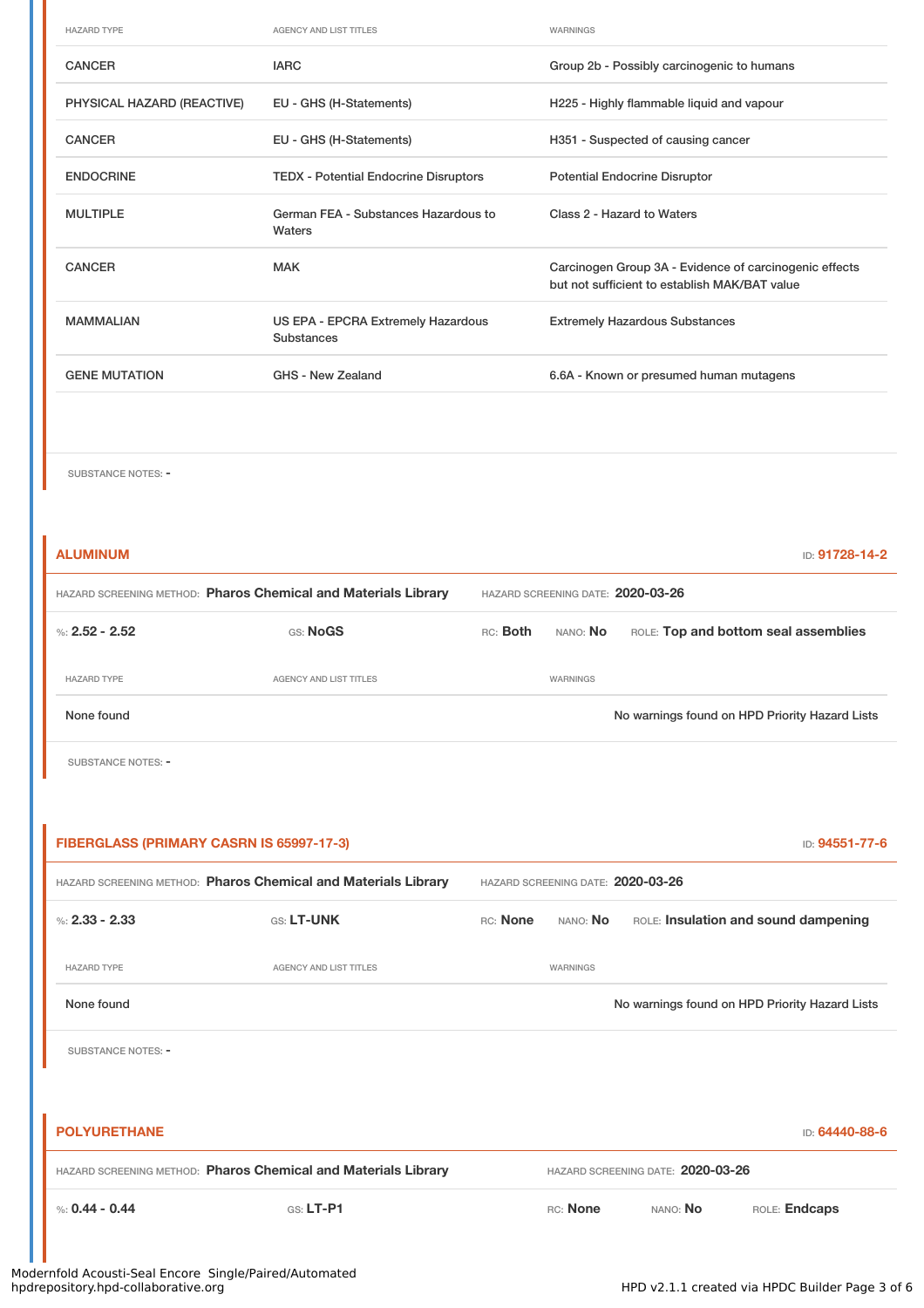|  | HAZARD TYPE |  |  |
|--|-------------|--|--|
|  |             |  |  |

AGENCY AND LIST TITLES WARNINGS

None found Nowarnings found on HPD Priority Hazard Lists SUBSTANCE NOTES: -**POLYSTYRENE** ID: **9003-53-6** HAZARD SCREENING METHOD: **Pharos Chemical and Materials Library** HAZARD SCREENING DATE: **2020-03-26** %: **0.04 - 0.04 CS: LT-UNK CG: LOGICAL RC: None** NANO: No ROLE: Astragal support HAZARD TYPE **AGENCY AND LIST TITLES** WARNINGS

None found No warnings found on HPD Priority Hazard Lists

SUBSTANCE NOTES: Polystyrene foam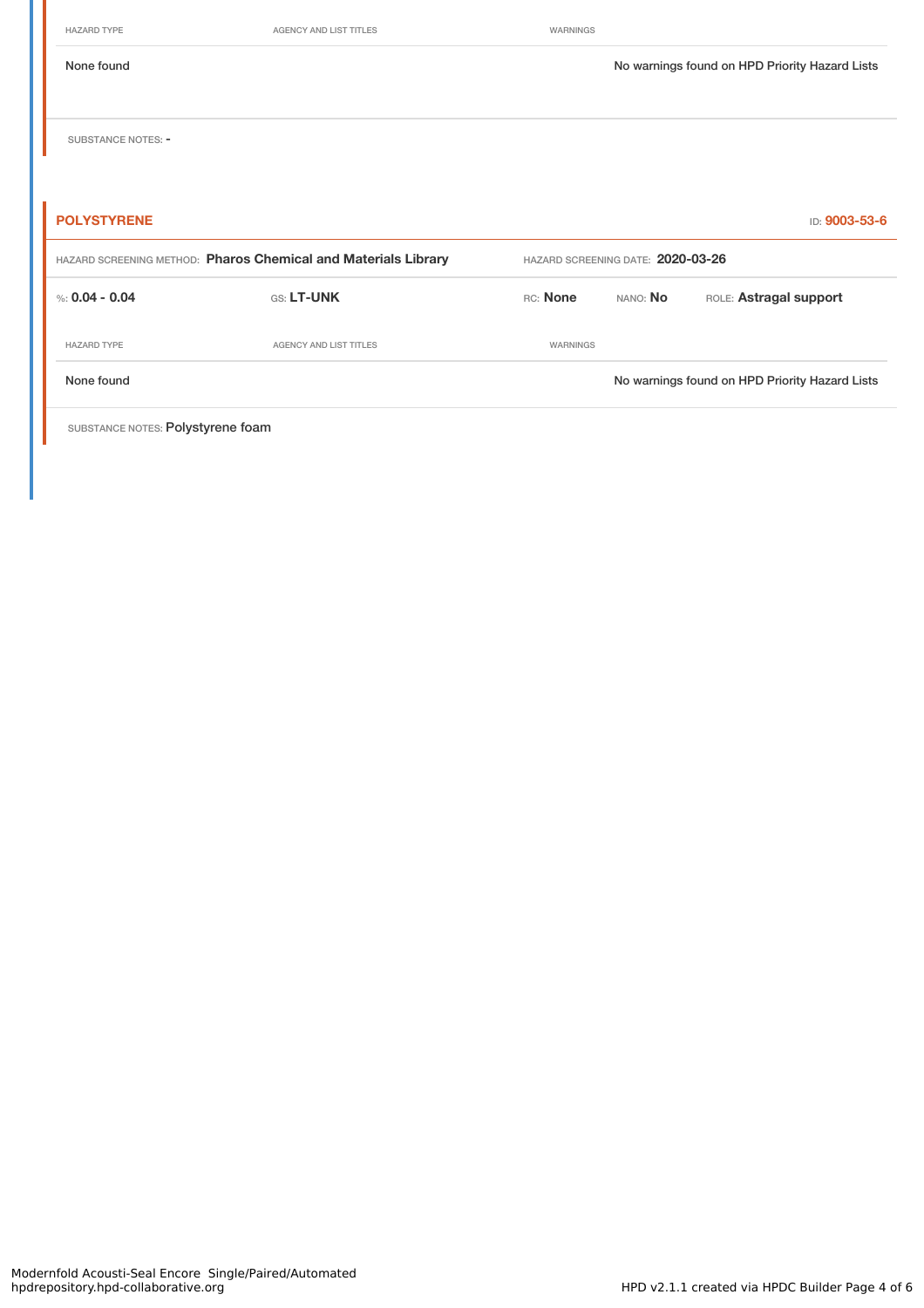This section lists applicable certification and standards compliance information for VOC emissions and VOC content. Other types of *health or environmental performance testing or certifications completed for the product may be provided.*

| <b>VOC EMISSIONS</b>                                          | N/A                              |                     |                       |  |  |  |  |
|---------------------------------------------------------------|----------------------------------|---------------------|-----------------------|--|--|--|--|
| CERTIFYING PARTY: Self-declared<br>APPLICABLE FACILITIES: N/A | ISSUE DATE: $2020-$<br>$02 - 19$ | <b>EXPIRY DATE:</b> | CERTIFIER OR LAB: N/A |  |  |  |  |
| CERTIFICATE URL:                                              |                                  |                     |                       |  |  |  |  |

CERTIFICATION AND COMPLIANCE NOTES: This HPD is for a product that is NOT liquid/wet applied.

# **Section 4: Accessories**

This section lists related products or materials that the manufacturer requires or recommends for installation (such as adhesives or fasteners), maintenance, cleaning, or operations. For information relating to the contents of these related products, refer to their *applicable Health Product Declarations, if available.*

No accessories are required for this product.

# **Section 5: General Notes**

Dorma and Kaba become dormakaba - a smart step for smart access solutions. We offer products, solutions and services for secure access to buildings and rooms - now all from a single source. Modernfold is a part of the dormakaba Group. As an industry leader in the moveable wall concept, Modernfold delivers the highest-quality, custom wall solutions from start to finish. Our operable partitions and architecturally-striking glass wall systems wow customers and provide them with endless possibilities for their environments. Where others see only space, Modernfold sees possibilities. For more information, please go to: www.dormakaba.com or www.modernfold.com. The information contained in this HPD is to be used only as a voluntary information on our products. dormakaba makes no representation or warranty as to the completeness or accuracy of the information contained herein. The products and specifications set forth in this HPD are subject to change without notice and dormakaba disclaims any and all liability for such changes. The information contained herein is provided without warranties of any kind, either express or implied, and dormakaba disclaims any and all liability for typographical, printing, or production errors or changes affecting the specifications contained herein. dormakaba DISCLAIMS ALL WARRANTIES, EXPRESS OR IMPLIED, INCLUDING, BUT NOT LIMITED TO, THE IMPLIED WARRANTIES OF MERCHANTABILITY AND FITNESS FOR A PARTICULAR PURPOSE. IN NO EVENT WILL dormakaba BE LIABLE FOR ANY INCIDENTAL, INDIRECT OR CONSEQUENTIAL DAMAGES ARISING FROM THE SALE OR USE OF ANY PRODUCT. All sales of products shall be subject to dormakaba's applicable General Terms and Conditions, a copy of which will be provided by your local dormakaba organisation upon request.